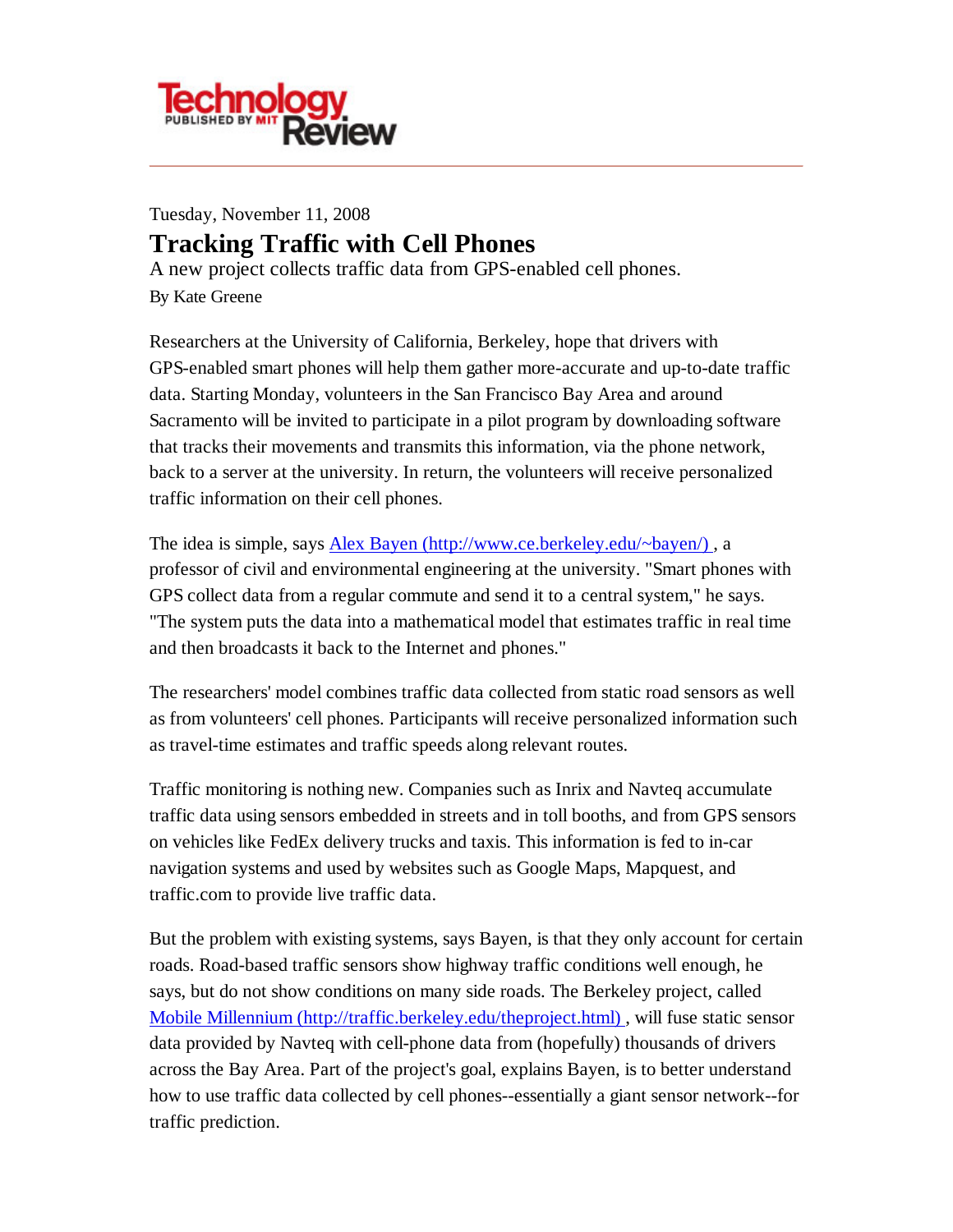The Mobile Millennium software was released to the public at a press conference attended by Bayen and representatives from Nokia (which recently acquired Navteq), the California Center for Innovative Transportation (http://www.calccit.org/) , and the California and U.S. Departments of Transportation. The software runs on Java-enabled cell phones with a GPS chip. This includes Nokia's N95 handset and the BlackBerry Pearl 8110 but not, currently, Apple's iPhone. The researchers recommend that people who use the software have an unlimited data plan because large amounts of data need to be streamed from each phone.

For some users, privacy will be a more serious concern, and the researchers are aware that success depends on people feeling safe enough to participate. Bayen says that the software automatically strips out identifying information from data uploaded from each phone. Furthermore, instead of transmitting data constantly, devices only transmit data when they pass through preprogrammed GPS locations, which the researchers call virtual trip lines (http://traffic.berkeley.edu/conference%20publications /virtual\_trip\_lines.pdf) . This separates traffic-flow data from the identity of a driver or her vehicle without impairing the quality of data that is gathered, Bayen says.

Scott Sedlik, vice president of product marketing at Inrix, says that virtual trip lines are a clever solution to the issue of privacy. "From a technology perspective, we think they're doing a creative implementation," he says.

Sedlik believes that GPS-enabled phones will ultimately play an important role in acquiring more-useful traffic data, but he also foresees some challenges. He points out that some people will always be reluctant to upload their location information to a remote server. Another problem, he notes, is that "an app like this is a huge battery drain."

Bayen agrees that GPS can sap battery life quickly and recommends that volunteers plug in their phones while driving. Nonetheless, he hopes that the prospect of receiving much better traffic data will encourage many people to give the software a try.

Copyright Technology Review 2008.

# **Upcoming Events**

**2009 Medical Innovation Summit (http://www.ClevelandClinic.org/innovations /summit)** Cleveland, OH Monday, October 05, 2009 - Wednesday, October 07, 2009 http://www.ClevelandClinic.org/innovations/summit (http://www.ClevelandClinic.org /innovations/summit)